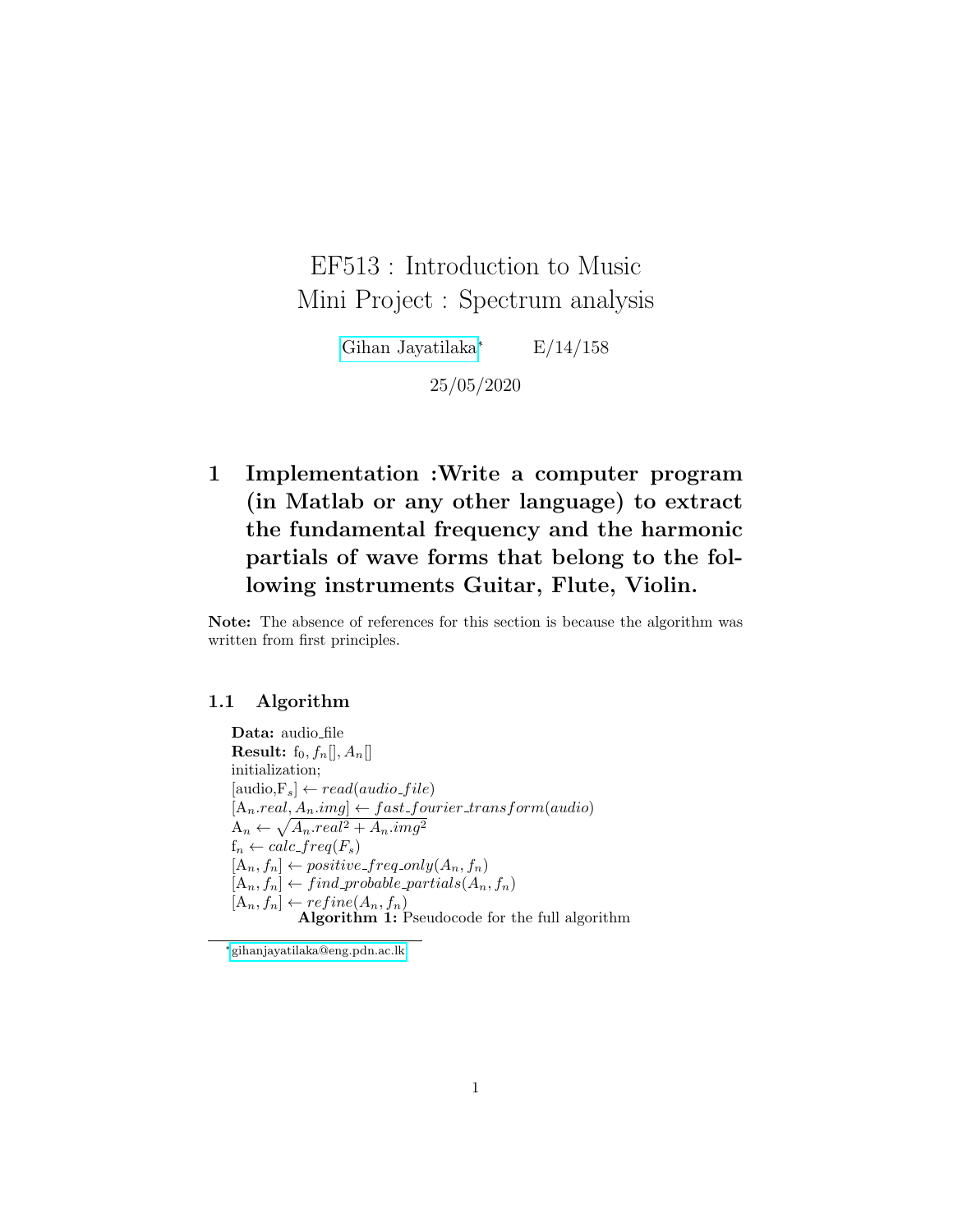Data:  $A_n[[, f_n]]$ Result: (A,f) pairs for probable partials initialization; prorbable partials  $\leftarrow$  {*emptyset*} for  $i = 0$ ;  $i < 10$ ;  $i = i + 1$  do  $peak \leftarrow find\_peak(A_n)$ probable partials.append $((A_n[peak], f_n[peak]))$  $A_n[small_window_near_peak] \leftarrow 0$  end Algorithm 2: Pseudocode for find probable partials

Data: probable\_partials Result: refined list of (A,f) pairs for probable partials initialization;  $\textit{refined\_list} \gets \{emptyset\}$ for  $f \in probable\_pairs$  do Assume  $f$  is the fundamental frequency; error  $f \leftarrow \sum$  inharmonic parial amplitude  $\times$  deviation from partial given  $f$ ; end  $f_0 \leftarrow min\_error_f$ probable partial freqs  $\leftarrow find\_freqs\_close\_to\_integer\_multiples\_of\_f_0$ probable partial freqs  $\leftarrow filter\_by\_amplitude\_threshold(probable\_partial\_freqs)$ Algorithm 3: Pseudocode for refining probable partials

# 1.2 Implementation

The solution is implemented in python using the following tools.

```
Programming language Python 3
Audio file reading librosa (that uses fimpeg to read mp3)
[1]
Numerical operations Numpy [2]
```
### 1.3 Files included

| analyze.py                        | This is the python program                                   |
|-----------------------------------|--------------------------------------------------------------|
| run.sh                            | The shell script that runs everything                        |
| firstrun.sh                       | The shell script installing the required packages for python |
| guitar way, violin way, flute mp3 | audio input files                                            |
| instru/timeSeries.png             | Time series signal                                           |
| instru/freqSpectrum.png           | Fourier spectrum                                             |
| $instru/partial-finding-XX.png$   | Iterations of algo 2                                         |
| instru/harmonics.png              | Output of algo 3                                             |
| instru/output.txt                 | Fundamental and harmonic freqs with amplitudes               |
| instru/log.txt                    | Log file for debugging                                       |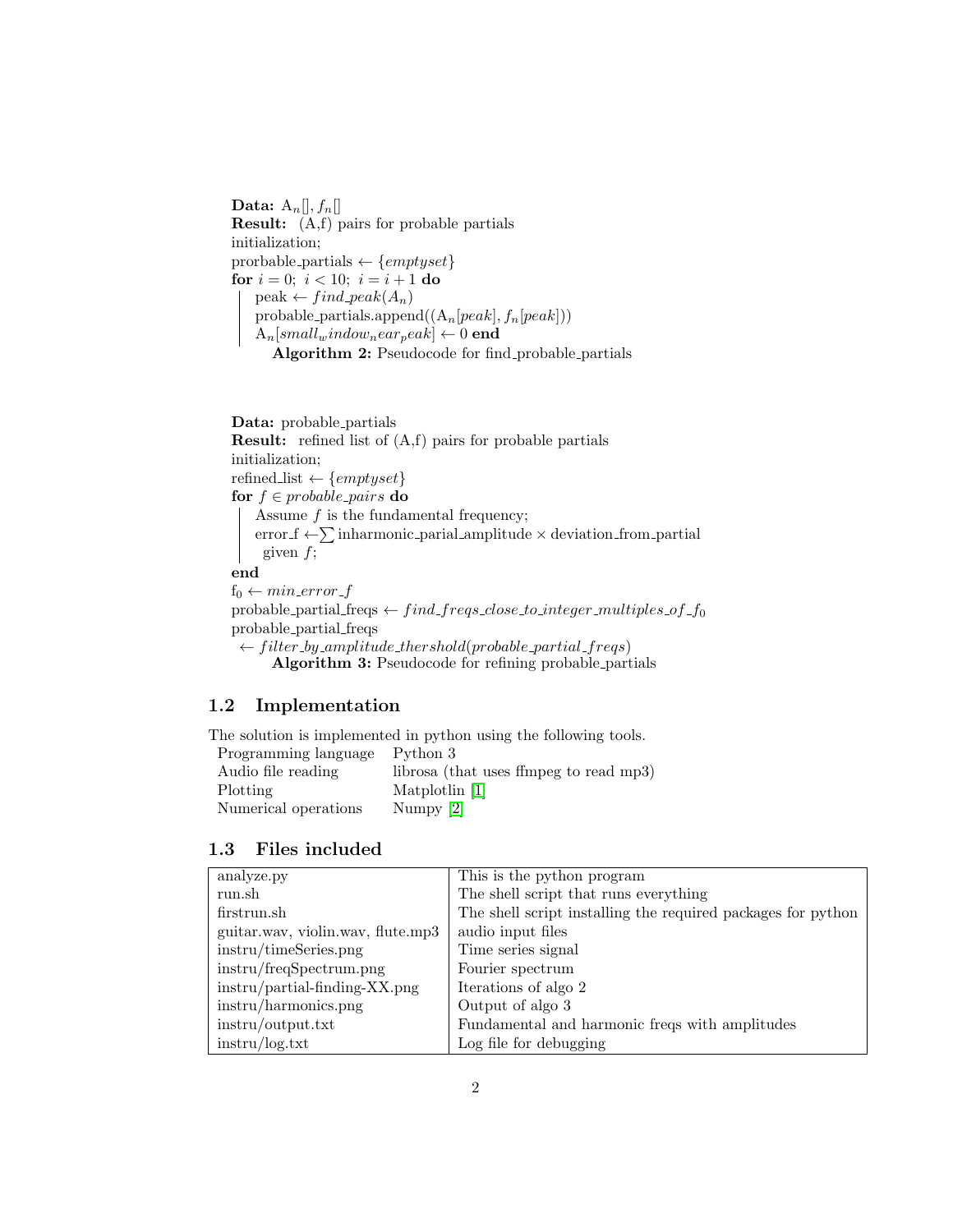# 1.4 Results

# 1.4.1 Fundamental frequencies

| Instrument | Fundamental freq |
|------------|------------------|
| Violin     | 246.11 Hz        |
| Flute      | 521.36 Hz        |
| Guitar     | 184.41 Hz        |

#### 1.4.2 Harmonic partials

| n             | fn      | Αn       |
|---------------|---------|----------|
| 1             | 521.36  | 12745.74 |
| $\mathcal{D}$ | 1043.38 | 1826.32  |
| 3             | 1564.75 | 2357.27  |
| 4             | 2086.33 | 89.16    |
| 5             | 2597.90 | 126.14   |
| 6             | 3129.71 | 298.56   |





Figure 1: Harmonics of the flute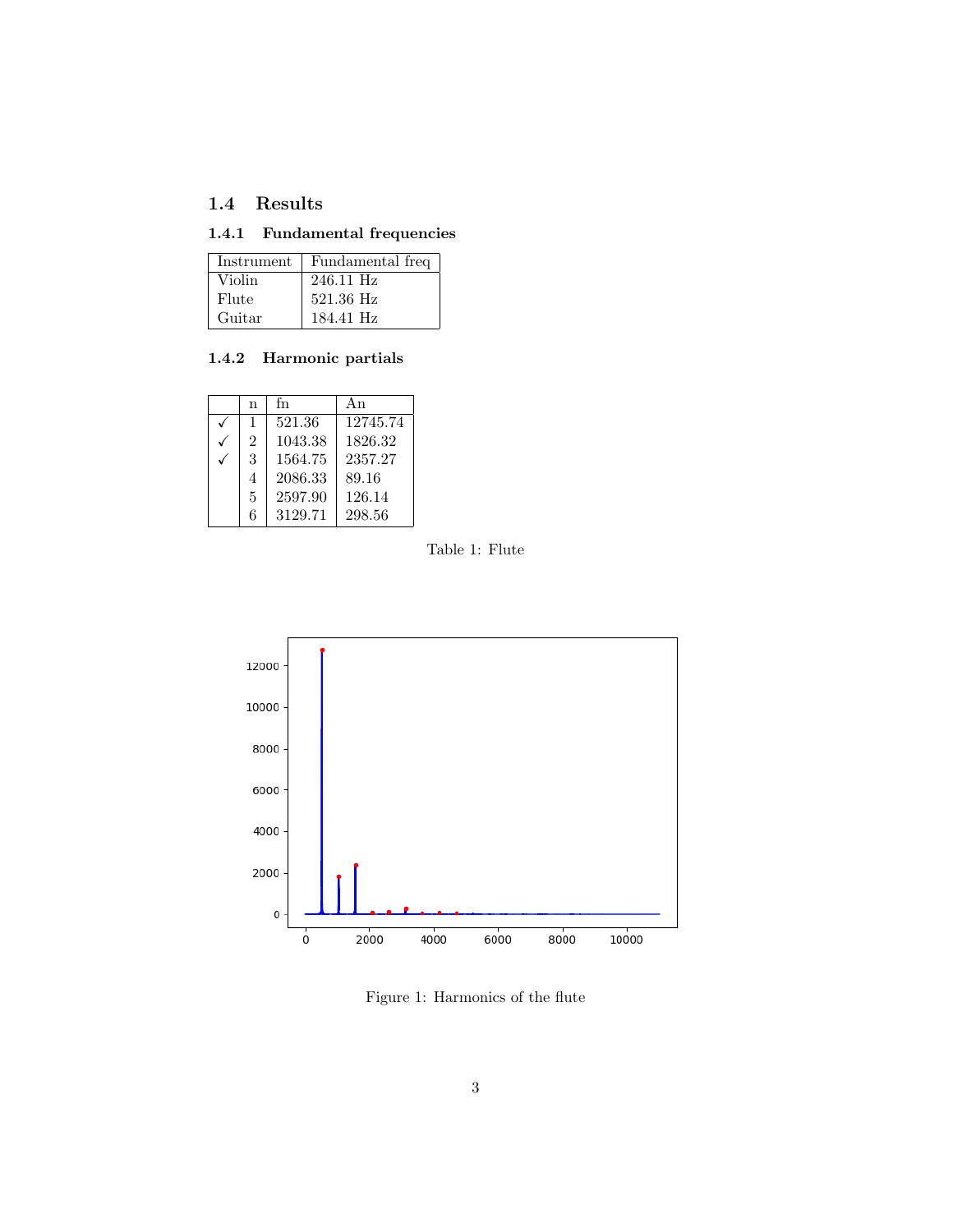

Figure 2: Harmonics of the violin



Figure 3: Harmonics of the guitar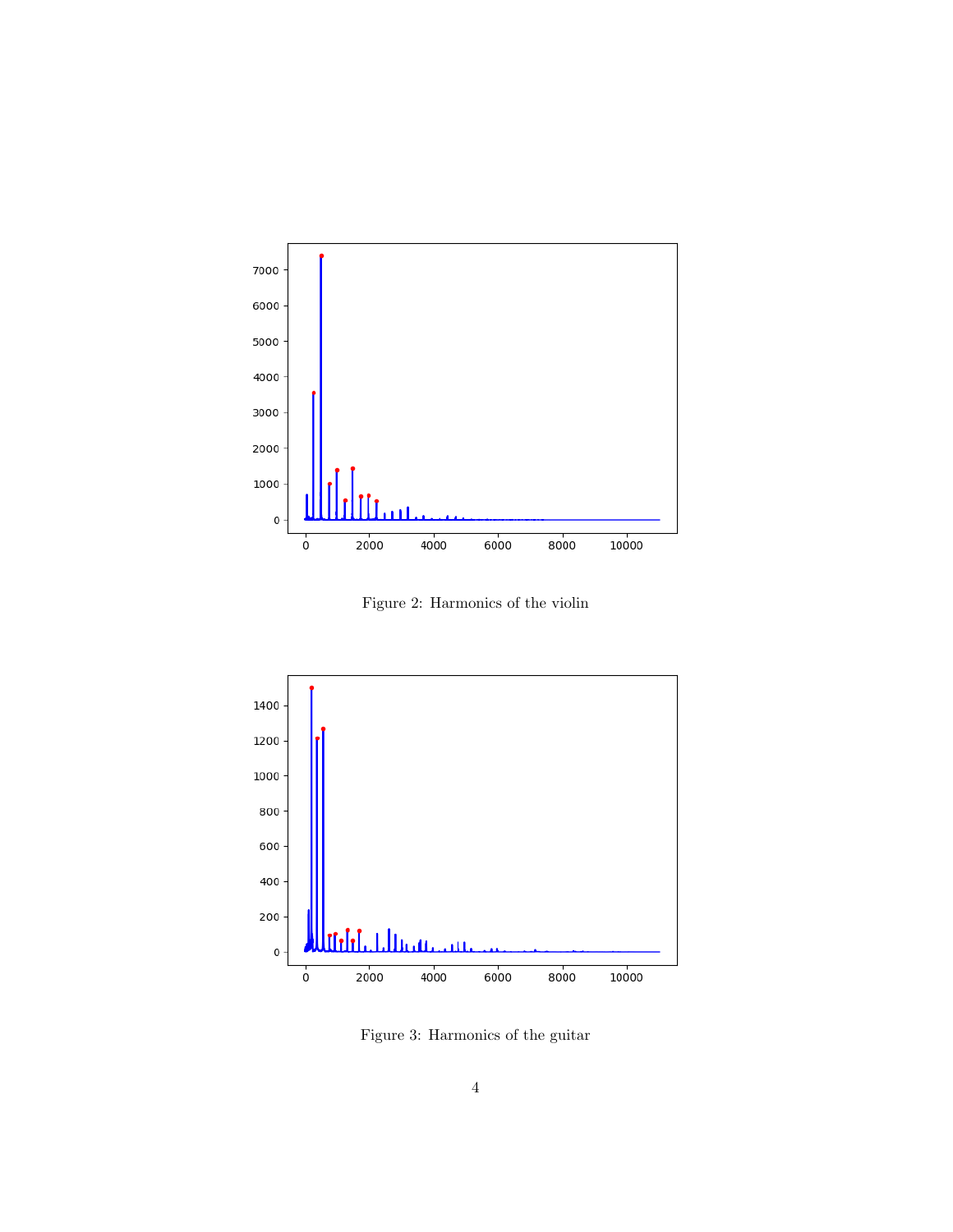| n              | fn      | Αn      |
|----------------|---------|---------|
| $\mathbf{1}$   | 246.11  | 3561.42 |
| $\overline{2}$ | 492.23  | 7388.57 |
| 3              | 737.96  | 1010.52 |
| 4              | 984.83  | 1404.65 |
| 5              | 1230.94 | 559.03  |
| 6              | 1477.80 | 1447.17 |
| 7              | 1723.92 | 658.62  |
| 8              | 1967.78 | 685.11  |
| 9              | 2216.52 | 532.85  |

Table 2: Violin

| n              | fn      | Αn      |
|----------------|---------|---------|
| $\mathbf{1}$   | 184.41  | 1499.67 |
| $\overline{2}$ | 371.83  | 1215.52 |
| 3              | 557.24  | 1269.36 |
| 4              | 741.65  | 93.65   |
| 5              | 928.06  | 105.03  |
| 6              | 1113.47 | 65.64   |
| 7              | 1300.89 | 127.71  |
| 8              | 1486.30 | 65.40   |
| 9              | 1673.72 | 123.68  |

<span id="page-4-2"></span>Table 3: Guitar

# 1.5 Insights

1.5.1 The sound file is not 100% uniform throughout the time period. Can we crop the sound file for better accuracy?



<span id="page-4-1"></span><span id="page-4-0"></span>Figure 4: Flute time se-Figure 5: Violin time se-Figure 6: Guitar time series ries ries

Time series images [\(4,](#page-4-0)[5,](#page-4-1)[6\)](#page-4-2) shows that violin and guitar are not giving the same pattern through out the file. But manually cropping this prevents the algorithm from being automatic. The refining part of the algorithm is used to handle this issue.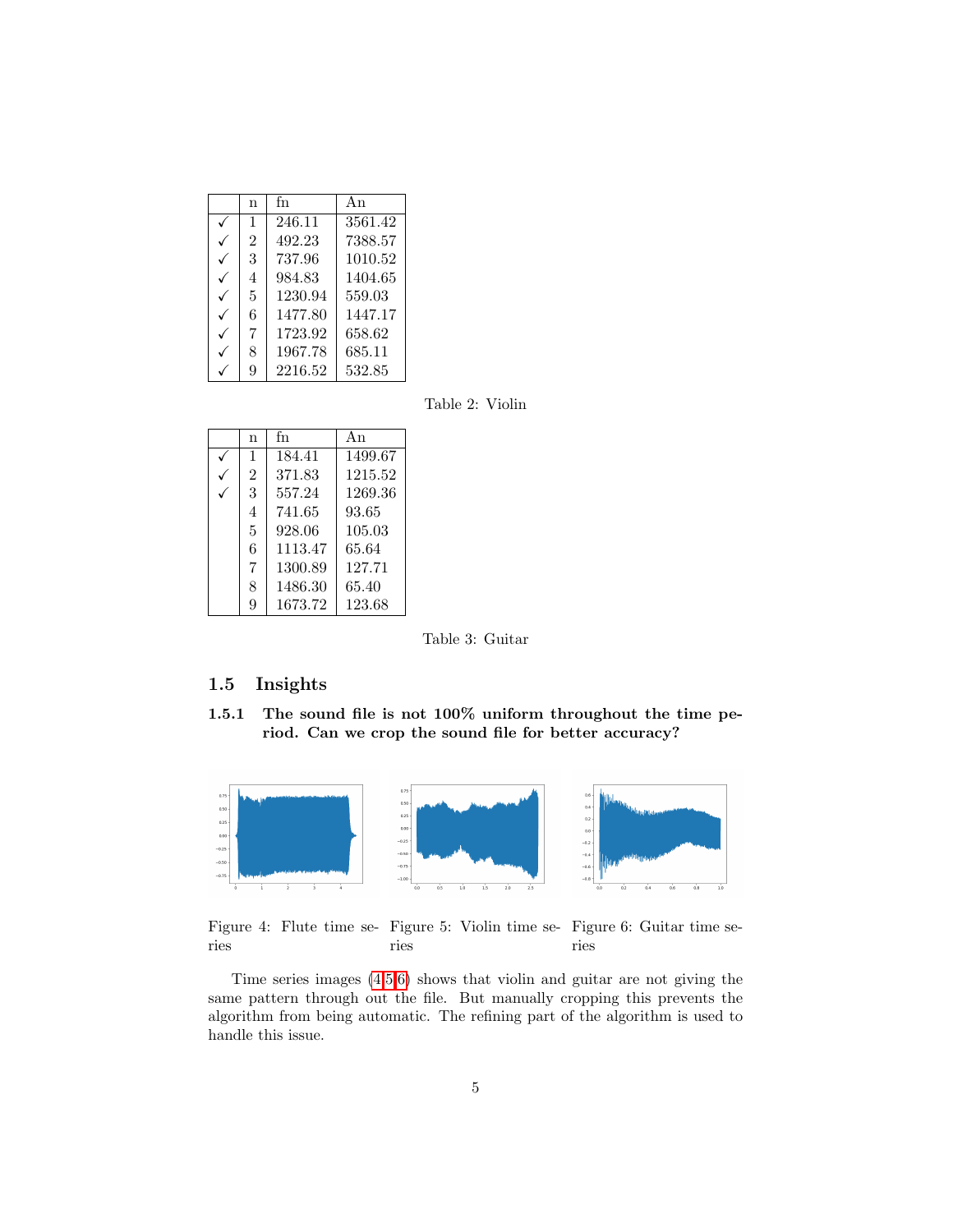

<span id="page-5-0"></span>

<span id="page-5-2"></span><span id="page-5-1"></span>Figure 8: Violin harmonics Figure 9: Guitar harmonics

This figures [\(7,](#page-5-0)[8,](#page-5-1)[9\)](#page-5-2) shows how the first peak of the Flute is considered as the fundamental frequency (marked by a red dot) while the first peak of other two instruments are discarded by the algorithm. This is done by ALGORITHM 3 without being explicitly programmed to look for the noise only in this region. This solution is more generalized.

#### 1.5.2 The harmonics might have slight shifts from the expected frequencies. How are they handled?



Figure 10: Algorithm 2 Figure 11: Algorithm 2 iteration 0 iteration 1 Algorithm 2 iteration 2

<span id="page-5-4"></span><span id="page-5-3"></span>The peaks in the frequency spectrum are not impulse like functions. They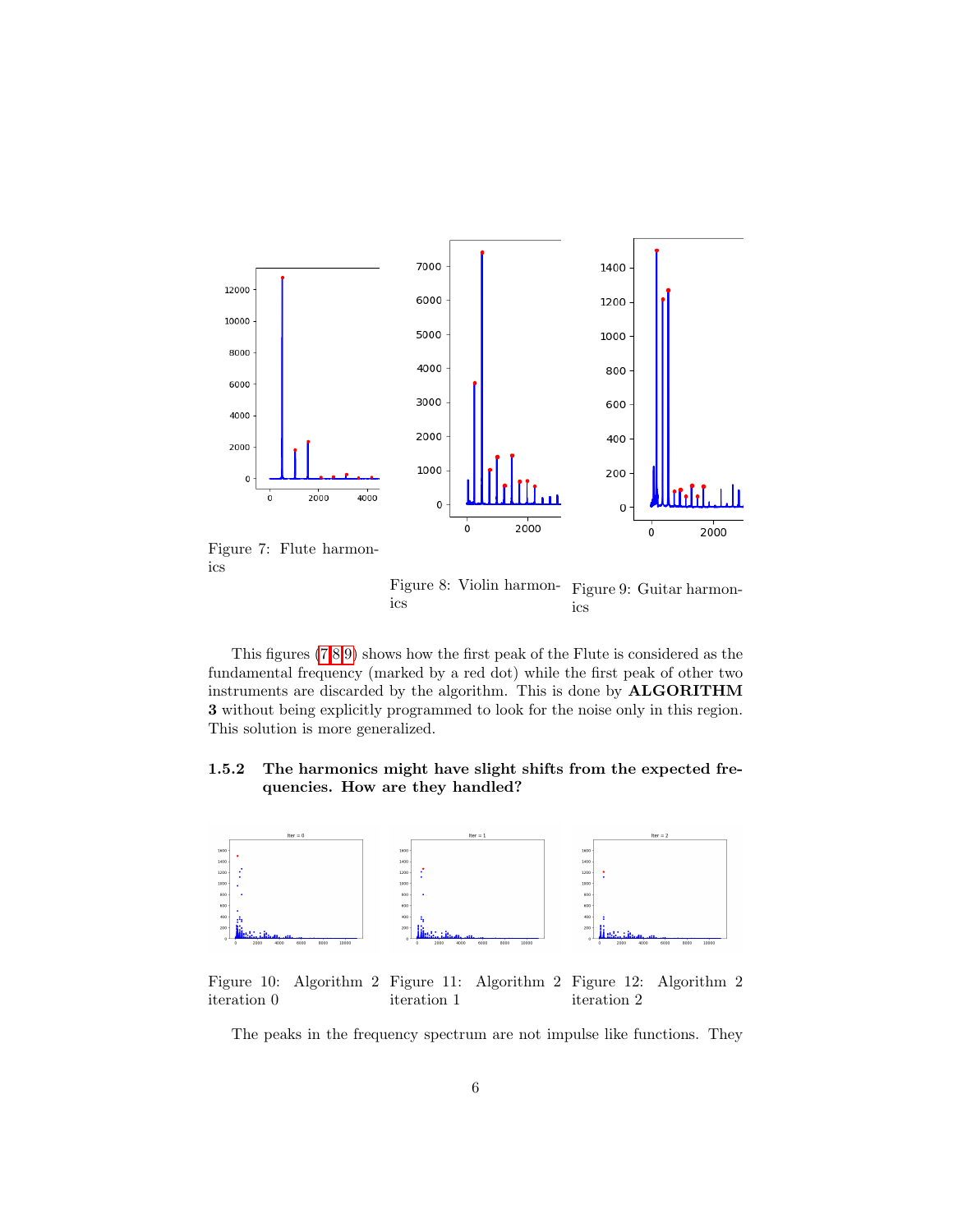are spread out in a small window of frequency. This issue is handled in AL-GORITHM 2 by clearing out the neighbourhood of the peak before finding the next one. This is shown in figures [12,](#page-5-3) [11](#page-5-4) and [12](#page-5-3)

# 2 Written question

# 2.1 What is the importance of Fourier transform with relation to digital music (200 words)

Fourier transform is a mathematical tool capable of transforming a signal in the time series (music in the context of this project) to its counterpart in the frequency domain. The transform itself will generaly project any such signal and might give a dense frequency spectum throughout the frequency domain. These spectrums are difficult to analyze with infinite accuracy due tot he obvious limitations of computing (while approximations are possible). But when the time series signal is periodic (which is characterized by a fundamental period  $T_0$ ) the corresponding frequency spectrum becomes very sparse (having zeros throuhout the spectrum except for a few specific frequencies known as harmonics).[\[3\]](#page-8-0)

Music is generally periodic signals (at least periodic for a small time period). The fourier transform of of music signals is informative (we can easily deduce what note is being played), interpretable (since most components are zero, easy to understand) and manipulatable (eg: we can do filtering easily). When it comes to digital music (which is music sampled at discrete points in time at discrete representable floating point numbers) the fourier transform could be used for common purposes like compression, noise removal, enhancement, synthesis and transmission. Some uncommon usecases of the transform could be source separation, instrument identification, genre identification and vocal quality evalation.

#### 2.2 What is timbre?

The basic way of characterizing the music (sound) is by it's frequency (fundamental – smallest among harmonics or dominant – highest amplitude) and amplitude. But these measures can be the same for any instrument playing the same note at same frequency. Obviously, human ear can find a difference. Timbre is an attempt to characterize this difference. [\[4\]](#page-8-1),[\[5\]](#page-8-2)

Timbre is also known as the tone quality. This is mathematically characterized by the frequency components of the sound in all the harmonics. For example, two instruments can have the same dominant frequency but very different amplitudes at other overtones. In a way, if it was not for timbre, all musical instruments will be equivalent to tuning forks.

#### 2.3 What is the fundamental frequency of a waveform?

Fundamental frequency is the smallest frequency among the harmonics (other harmonics being overtones, who are integer multiples of the fundamental fre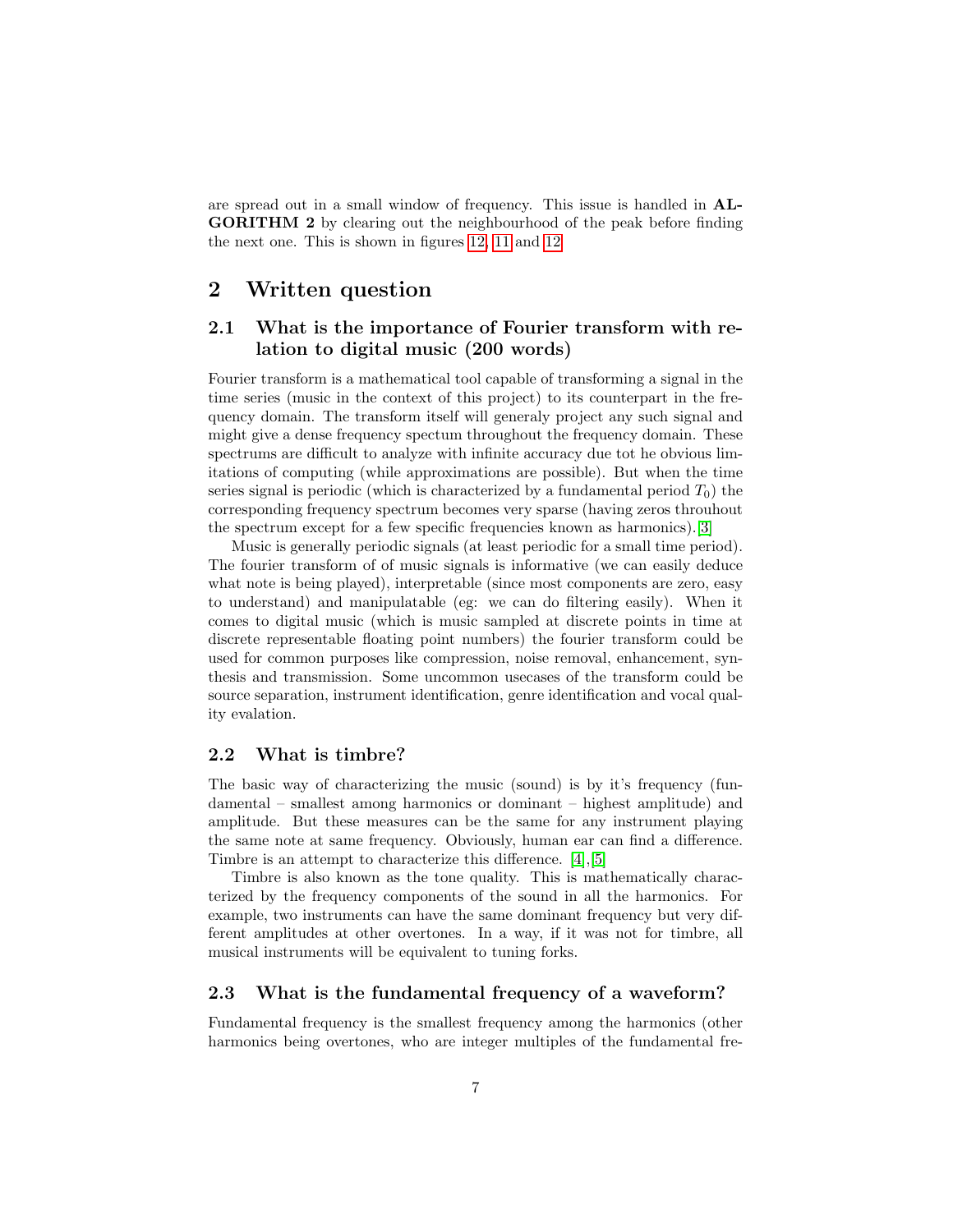quency). Fundamental frequency is also the time period of the periodic signal (in digital music, the signal is considered to be periodic at least over a small period of time.)

## 2.4 What do you understand by harmonic partials and in-harmonic partials?

Consider that there is a time series  $f(t)$  which can be written as a summation of sinusoidals as

$$
f_{(t)} = \sum_{n=0}^{n=N} A_n \sin(2\pi f_n t); \text{ where } A_n \neq 0
$$

. These  $f_n$  s can take any value.

Assume that the function is periodic with a time period  $T_0$  such that

 $f(t) = f(t + kT_0)$ ; for  $k \in \mathbb{Z}$ 

The fundamental frequency  $f_0$  would be  $f_0 = \frac{2\pi}{T_0}$ . The positive integer multiples of  $f_0$  can be written as  $\{kf_0; k \in \mathbb{Z}^+\}$ 

> Harmonic partials  $\left| A_n sin(2\pi f_n t) \right|$  for  $f_n \in \{ k f_0; k \in \mathbb{Z}^+ \}$ In harmonic partials  $\left| A_n sin(2\pi f_n t) \right|$  for  $f_n \notin \{ k f_0; k \in \mathbb{Z}^+ \}$

# 2.5 What is the relationship of harmonics partials and timbre?

If there is only one harmonic partial – dominant frequency  $(N = 1)$  the instrument will be playing the pure note. But the existence of a large number of harmonic partials  $(N \gg 1)$  gives rise to timbre.

# References

- <span id="page-7-0"></span>[1] J. D. Hunter. Matplotlib: A 2d graphics environment. Computing in Science & Engineering, 9(3):90–95, 2007.
- <span id="page-7-1"></span>[2] Pauli Virtanen, Ralf Gommers, Travis E. Oliphant, Matt Haberland, Tyler Reddy, David Cournapeau, Evgeni Burovski, Pearu Peterson, Warren Weckesser, Jonathan Bright, Stéfan J. van der Walt, Matthew Brett, Joshua Wilson, K. Jarrod Millman, Nikolay Mayorov, Andrew R. J. Nelson, Eric Jones, Robert Kern, Eric Larson, CJ Carey, İlhan Polat, Yu Feng, Eric W. Moore, Jake Vand erPlas, Denis Laxalde, Josef Perktold, Robert Cimrman, Ian Henriksen, E. A. Quintero, Charles R Harris, Anne M. Archibald, Antônio H. Ribeiro, Fabian Pedregosa, Paul van Mulbregt, and SciPy 1. 0 Contributors. SciPy 1.0: Fundamental Algorithms for Scientific Computing in Python. Nature Methods, 17:261–272, 2020.